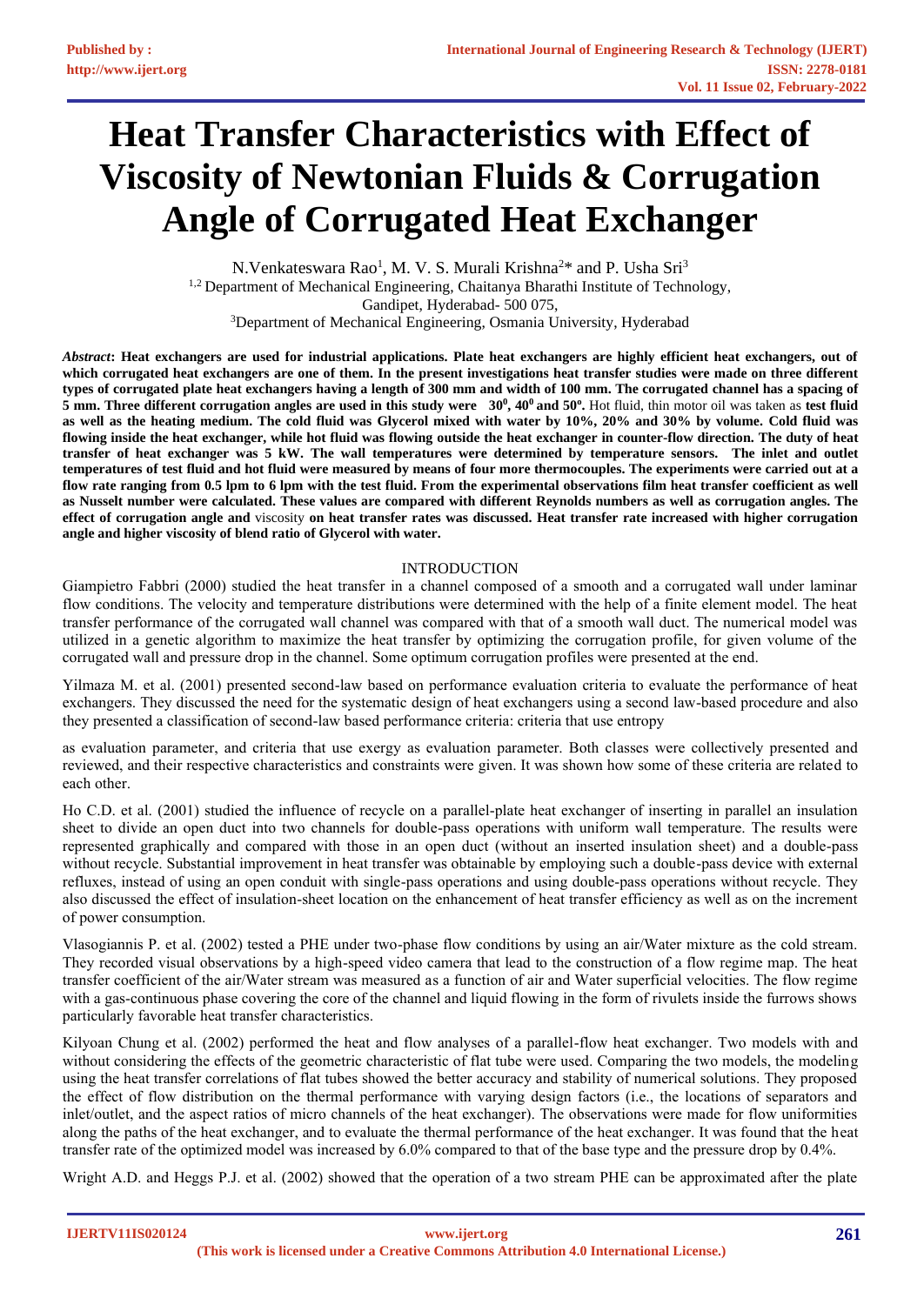rearrangement had been made, using the existing PHE performance data. He assumed that the overall mass flow rates do not change with the new configuration and that truly counter-current flow is achieved.

Reay D.A. (2002) observed that the use of heat pumps applications depends mostly on the cost of the unit. Many factors influencing this cost were including the number of units manufactured, the ease of installation, the complexity of the control requirements, and the cost of the working fluid(s). A common feature of all heat pump cycles was the presence of at least one heat exchanger, indeed some heat-driven cycles were composed almost entirely of heat exchangers, each having a different but critical role to play. And also, he observed several important aspects of heat exchangers that can help to reduce first cost of these components and the system (in addition to the possible positive impact on coefficient of performance). Two of these were discussed here **—** Compact Heat Exchangers (CHEs) and heat transfer enhancement. The latter may be directly associated with CHEs but can be equally beneficial in reducing approach temperature differences in 'conventional' shell and tube heat exchangers. Both factors were essential features of many intensified processes, which his argument need compatible heat pumps if the market for the latter has to be flourish. He described the most recent types of CHE, with emphasis on the benefits they can bring to heat pump; first cost and performance. He also viewed heat transfer enhancement in heat pumps.

Deb Williams (2002) discussed the PHEs that transfer heat effectively by placing thin, corrugated metal sheets side by side and connecting them by gaskets. So, the flow of the substance to be heated and cooled takes place between alternating sheets allowing heat transfer through the metal sheets.

Isabel M. Afonso et al. (2003) conducted an experimental investigation to obtain a correlation for the determination of convective heat transfer coefficients of stirred yoghurt in a PHE. A rheological study was carried out in order to characterize the stirred yoghurt flow behavior, evaluating its dependency both on shear rate and temperature. A shift in the temperature dependency was evidenced at 25 °C. It was also shown that the material shows complex flow behavior, changing from a Bingham fluid to a power-law fluid at shear stresses in excess of approximately 6.7 Pa. As regards the heat transfer behavior of the non-Newtonian stirred yoghurt a correlation for the convective heat transfer coefficient was obtained, that reveals the large effects of the thermal entry length due to the high Prandtl numbers and to the short length of the PHE.

Jorge A.W. Gut et al. (2004) observed that the thermal models of PHEs rely on correlations for the evaluation of the convective heat transfer coefficients inside the channels. They proposed to configure the exchanger with one countercurrent single-pass arrangement for acquiring heat transfer experimental data. This type of configuration approaches the ideal 16 case of pure countercurrent flow conditions, and therefore a simplified mathematical model can be used for parameter estimation. However, it was known that the results of parameter estimation depend on the selected exchanger configuration because the effects of flow maldistribution inside its channels were incorporated into the heat transfer coefficients. This work presents a parameter estimation procedure for PHEs that handles experimental data from multiple configurations. The procedure was tested with an Armfield FT-43 heat exchanger with flat plates and the parameter estimation results were compared to those obtained from the usual method of single-pass arrangements. Finally, they concluded that the heat transfer correlations obtained for PHEs were intimately associated with the configuration(s) experimentally tested and the corresponding flow distribution pattern(s).

Jassim E.W. et al. (2006) conducted the pressure drop experiments for 100C and 200C inlet temperatures and developed two phase pressure drop model based on the kinetic energy of the flow in order to relate the two phase pressure drop data to the single phase data. The model predicts two phase pressure drop within 15% of experimental measurements.

Anil Kumar Dwivedi and Sarit Kumar Das (2007) presented a predictive model to suggest the transient response of PHE, subjected to a step flow variation. The work also brings out the effect of the port to channel mal-distribution on the performance of PHEs under the condition of flow variation. The results indicate that flow mal-distribution affects the performance of the PHEs in the transient regime. A wide range of the parametric study has been presented which brings out the effects of NTU and heat capacity rate ratio on the response of the PHE, subjected flow perturbation. They carried out experiments to verify the present theoretical model. Experiments include the responses of the outlet temperatures subjected to inlet temperature transient in the circuit followed by a sudden change in flow rate in one of the fluids. Simulated performance was compared to the performance measured in the experiments. Comparisons indicate that theoretical model developed for flow transient was capable of predicting the transient performance of the PHEs satisfactorily, under the given conditions of changed flow rates.

Lin J.H. et al. (2007) used Buckingham Pi theorem to study dimensionless correlation to characterize the heat transfer performance of the corrugated channel in a PHE. They substituted the experimental data into these correlations to identify the flow characteristics and channel geometry parameters with the most significant influence on the heat transfer performance. They observed that the dimensional analysis reveals local Nusselt number (Nux) is determined primarily by Re, R/Dh (geometry), x/Dh (location) and ϴ (corrugation angle), Carla S. Fernandes et al. (2008) studied laminar flows of Newtonian and power-law fluids through cross-corrugated chevron-type PHEs in terms of the geometry of the channels. The plates area enlargement factor was a typi**cal one (1.17),** the corrugation angle, , varied between 30° and 60° and the flow index behavior, n, between 0.25 and 1. Single friction curves  $fReg = K$  for both Newtonian and non-Newtonian fluids were proposed for each by developing an adequate definition of the generalized Reynolds number, Reg. The coefficient K compares well with experimental data, for all tortuosity coefficient. It was found that, for each (seven) values of , and depends on the , τ decreases with the decrease of n. Food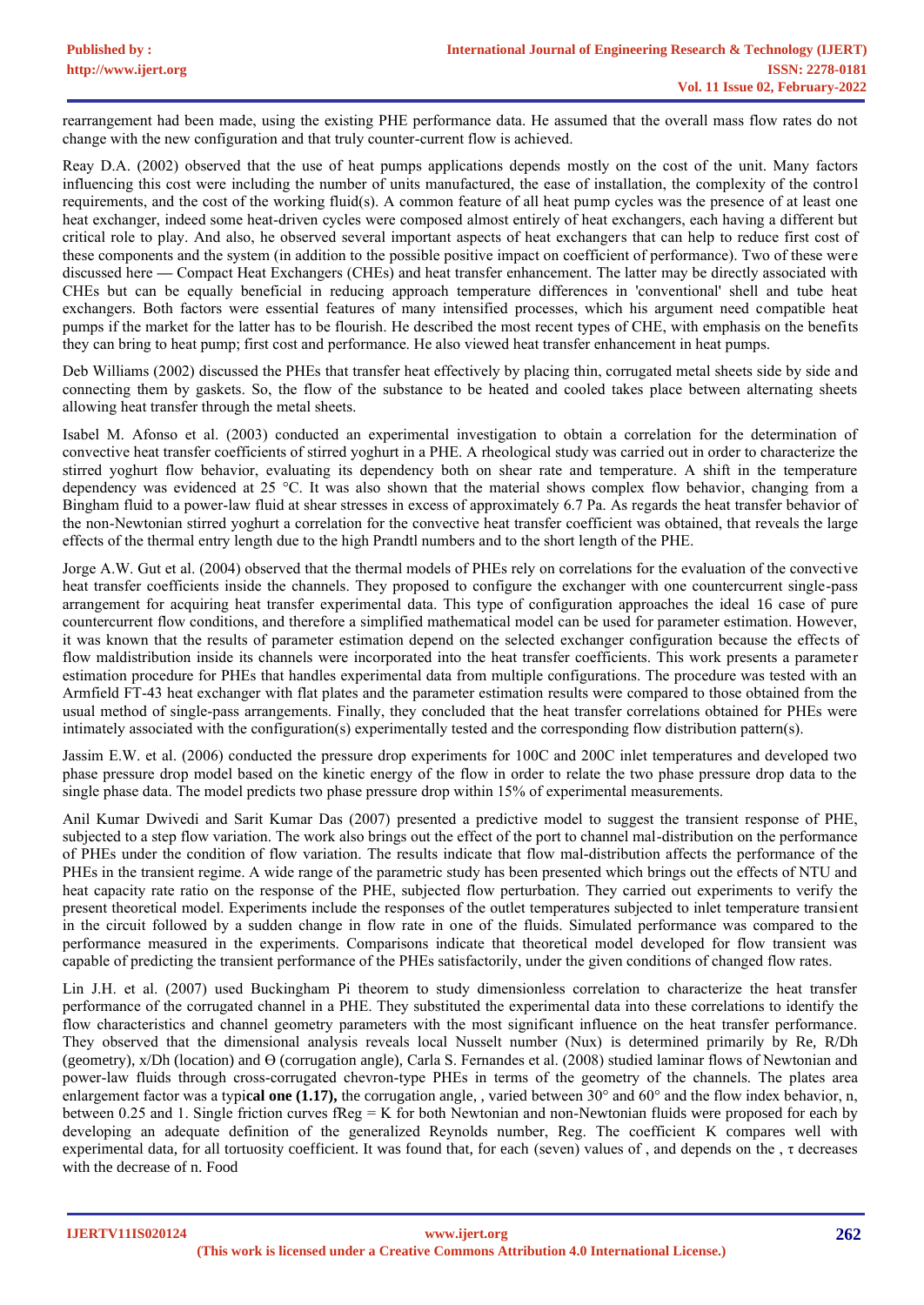fluids were frequently processed in PHEs and usually behave as non-Newtonian fluids. This study can be useful in engineering applications as well as in the characterization of transport phenomena in PHEs.

Aydin Durmus et al. (2009) presented energy analysis and energy saving of very important parameters in heat exchanger design and studied the effects of the surface geometries of three different types of heat exchangers like flat PHE , corrugated PHE and asterisk PHE by considering heat transfer, friction factor and energy loss through experimentation.

Iulian Gherasima et al. (2009) calculated the fluid temperature profiles in a multi-passage PHE and its effectiveness were calculated with a model which includes dissipation, temperature-dependent viscosity and appropriate correlations for the Nusselt number and the friction coefficient. When the viscosity of the two fluids was low (e.g. Water) the results were identical to the classic ε–NTU relations which were obtained by neglecting dissipation and by assuming that fluid properties and heat transfer coefficients were constant. But, when one of the fluids was very viscous (e.g. glycerol) the temperatures of both fluids were significantly higher while the effectiveness can be higher or lower than the value predicted by the classic relations. In particular, for cases with a very viscous hot fluid, the effectiveness may be even higher than unity.

Dovica D. et al. (2009) investigated characteristics of the flow in chevron PHEs were investigated through visualization tests of channels with =  $\beta 8^{\circ}$  and = 61°. Mathematical model has been developed with the aim of deriving correlations for prediction of f and Nu for flow in channels of arbitrary geometry ( and b/l). Thermal and hydraulic characteristics were evaluated using analytical solutions for the entrance and fully developed regions of a 18 sinusoidal duct adapted to the basic single cell. The derived correlations were finally adjusted so as to agree with experimental results from tests on channels with =  $88^\circ$  and = 65°. f and Nu calculated by the presented correlations were shown to be consistent with experimental data from the literature at Re = 2**–10,000, = (15–**67)° and b/l = 0.26**–**0.4.

Little reports are available on the effect of corrugation angle and effect of viscosity of cold fluid on heat transfer rate of corrugated heat exchangers. The authors have made effort in this direction.

### 2. MATERIALS AND METHODS

The experimental setup is fabricated using stainless steel material to prevent corrosion during conduction of the experiments. The primary component of the experimental setup is corrugated plate heat exchanger (PHE) with  $30^0$ ,  $40^0$  and  $50^0$  corrugation angles. It is fabricated using 3 stainless steel plates welded in a well specified manner to form two adjacent channels. The spacing provided for the top channel is 15 mm and that for the bottom test fluid channel is 5 mm. The flow through these channels is supported by other auxiliary components like test fluid storage tank, hot fluid storage tank. The experimental setup used here is shown in Fig. 2. The setup is fitted with a total of 11 thermocouples to measure the wall temperatures at different locations, of this one each is fitted at the inlet and outlet of each channel for measurement of the bulk fluid temperatures and the remaining seven are fitted on the surface of the heat transfer plate. The thermocouples are connected to a digital temperature indicator. The flow pattern adopted here is countercurrent flow. The experimental setup consisted of-Corrugated PHE ,Storage tanks for test fluid and hot fluid, Rotameters, Digital temperature indicato, Pumps and Manometer The experiments were carried out in the plate heat exchanger having 5mm spacing. The experiments were carried out with the biodiesel of viscosity 0.8 cp at  $35\textdegree$ C as test fluid. For each experimental reading, the inlet and outlet temperatures of the fluid as well as the wall temperatures on the heat exchanger plate at seven different locations were noted by means of thermocouples welded at these locations and read through the digital temperature indicator. These temperatures were used for the analysis of heat transfer. For making the heat transfer studies the hot fluid flow rate was maintained constant. The test fluids were pumped into the bottom channel through the calibrated rotameter from 0.5 to 6 lpm. Fig.1 shows schematic diagram of the experimental set-up.

1.Test section 2.cleveron plate, 3. Temperature measuring devices, 4. Temperature measuring devices, 5. Pressure measuring devices, 6. Flow rate devices, 7.Ball valves, 8. Pressurizer 9.Hot water container, 10. Test fluid container, 11. Test fluid collector, 12. Heater. 13. Pipes for fluid, and 14. Pressure measuring devices.



Fig.2. Line diagram of experimental set-up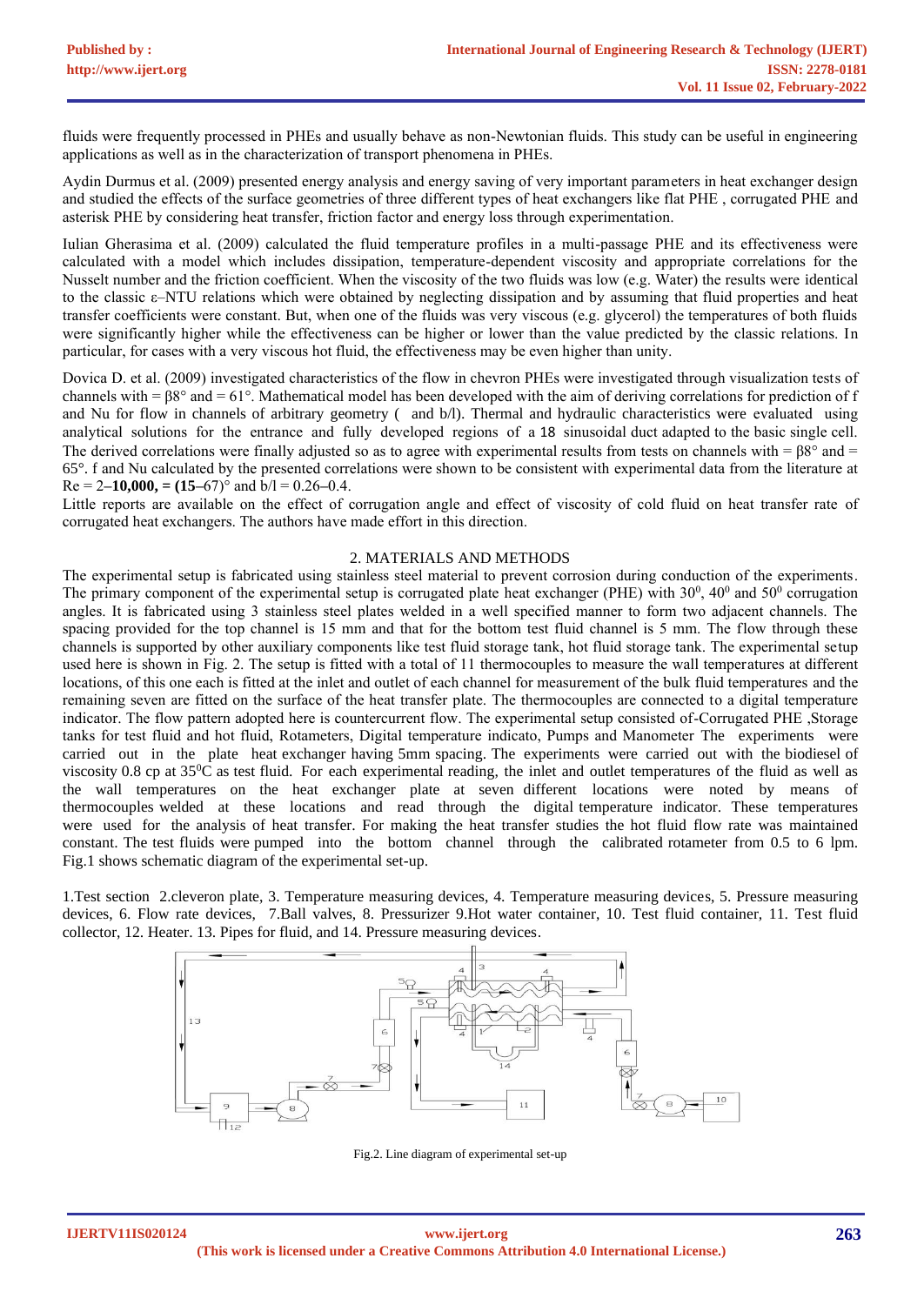| <b>Published by:</b> | <b>International Journal of Engineering Research &amp; Technology (IJERT)</b> |
|----------------------|-------------------------------------------------------------------------------|
| http://www.ijert.org | <b>ISSN: 2278-0181</b>                                                        |
|                      | Vol. 11 Issue 02, February-2022                                               |

The middle plate was fitted with 7 thermocouples, along the length and breadth of the plate, to measure the wall temperatures. Four more thermocouples w e r e inserted into the bulk fluid to measure the inlet and outlet temperatures of hot and cold fluids. These thermocouples were connected to a digital temperature indicator having an accuracy of  $0.1\degree$ C. For each flow rate the inlet and outlet temperatures as well as the wall temperatures were noted from the temperature indicator, when it shows a constant value. For all the heat transfer studies the inside film heat transfer coefficient  $(h_i)$  w as calculated by making an energy balance with log mean temperature difference (LMTD). The viscosity and specific gravity of the fluids are determined experimentally by Redwood viscometer and hydrometer respectively. Reynolds number and Nusselt number were determined from the concept of LMTD. Heat lost by hot fluid is equal to heat gained by cold fluid. The detailed calculations of heat transfer coefficient and Nusselt number were given in Reference x.. The average temperature at locations from T4 to T10 was calculated. The temperature drop at inlet and outlet were determined by T average-T<sub>C</sub> inlet and T average-T<sub>C</sub> outlet. LMTD was determined with temperature at inlet and temperature drop at outlet. Mass flow rate of hot fluid and cold fluid were determined with flow rate of respective fluids. Amount of heat gained was determined, which was equal to h A (delta T), from which Nusselt number was estimated. The detailed calculations of heat transfer coefficient and Nusselt number were given in Reference. (Murali Krishna, et al, 2016.

#### *3.1. Effect of corrugation angle*

# 3.RESULTS AND DISCUSSION

Fig.3 shows the variation of heat transfer coefficient and Reynolds number with blend ratio of 30% of Glycerol with water.



It is observed from this figure that heat transfer coefficient was higher for a given Re for 50 $^{\circ}$  corrugation angle compared to 30 $^{\circ}$ and 40° corrugation angles. This is due to the high turbulence of the fluid generated for higher corrugation angle. Fig.4 shows variation of Nusselt Number with Reynolds number with at various corrugation angles with blend ratio of 30% of Glycerol with water.





**IJERTV11IS020124**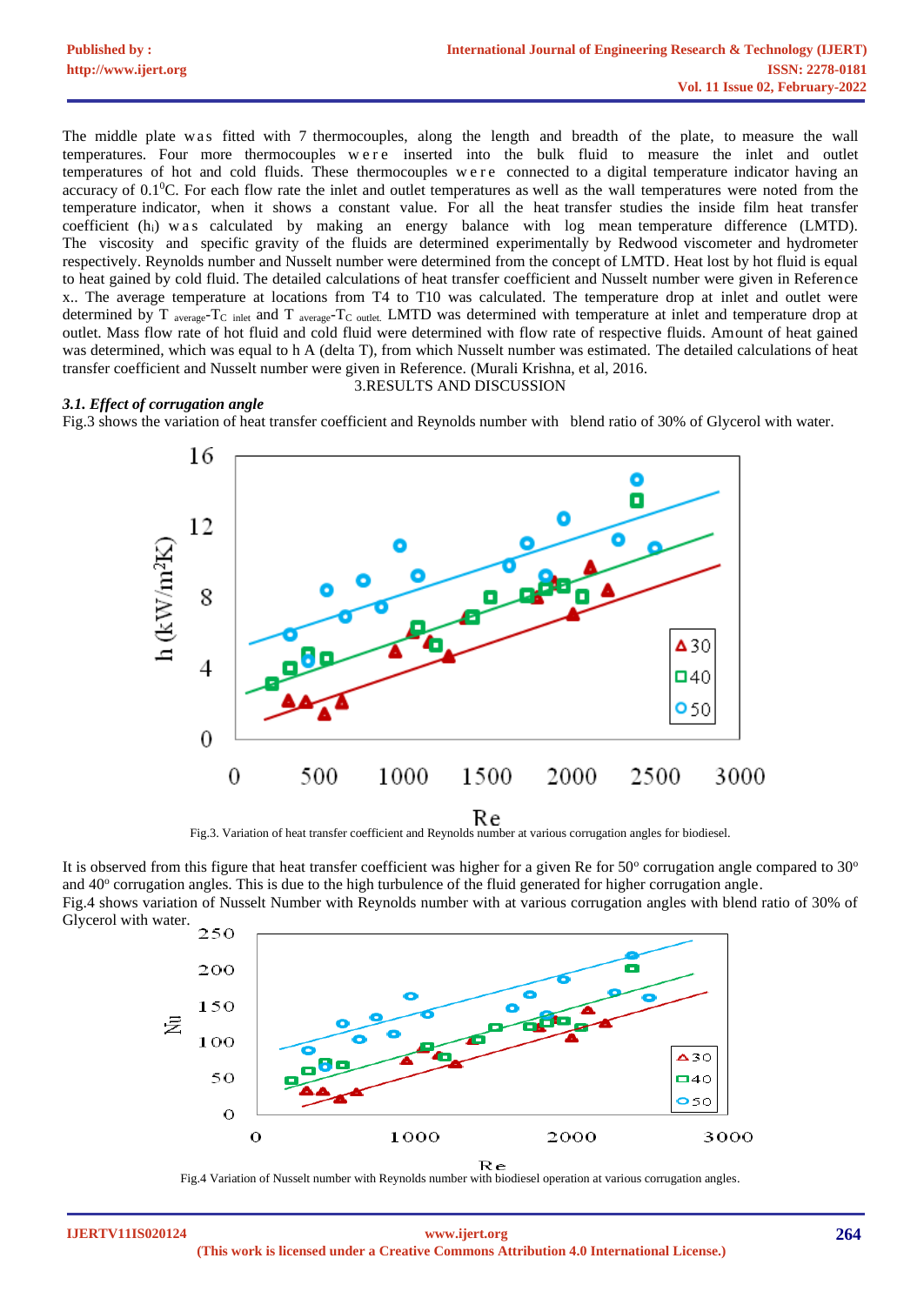The trends are matching well with those of Fig.4 with Fig3 Corrugation angle of 50° showed higher turbulence causing higher heat transfer rate when compared with other corrugation angles.

## *3.2. Effect of viscosity*

Viscosity of the fluid was changed by changing the blend ratio of Glycerol. Fig. 5. shows variation of Nusselt Number with Reynolds number for 50° corrugation angle with different blend ratio of Glycerol with water. As blend ratio of Glycerol in water increased, heat transfer rate increased due to increase of dynamic and kinematic viscosity, as the flow was approaching to turbulent flow.



Fig.7. Nusselt Number Vs Reynolds number for 50° corrugation angle.

## **CONCLUSIONS**

- 1. It is found that heat transfer coefficient and Nusselt number are higher at a given Reynolds number for  $50^\circ$  corrugation angle as compared to other corrugation angles.
- 2. Heat transfer rates were due to high turbulence that is created at high corrugation angles. It is also found that the percentage increase in heat transfer coefficient for water for  $30^{\circ}$  to  $40^{\circ}$  corrugation angle is 14%, for  $40^{\circ}$  to  $50^{\circ}$  corrugation angle is 30% and for 30° to 50° corrugation angle is 40%. At higher corrugation angles, higher heat transfer rates were achieved.
- 3. Heat transfer rate increased with increase of viscosity due to increase of blend ratio of Glycerol with water.

## ACKNOWLEDGEMENTS

Authors are grateful the authorities of CBIT Hyderabad for providing facility and technical support.

## REFERENCES

- [1] Giampietro Fabbri, "Heat transfer optimization in corrugated wall channels", International Journal of Heat and Mass Transfer, Volume 43, Issue 23, pp. 4299–4310, Dec. 2000.
- [2] Yilmaza M, Saraa O.N, Karslib S, "Performance evaluation criteria for heat exchangers based on second law analysis", Exergy, An International Journal, Volume 1, Issue 4, pp. 278–294, 2001.

**IJERTV11IS020124**